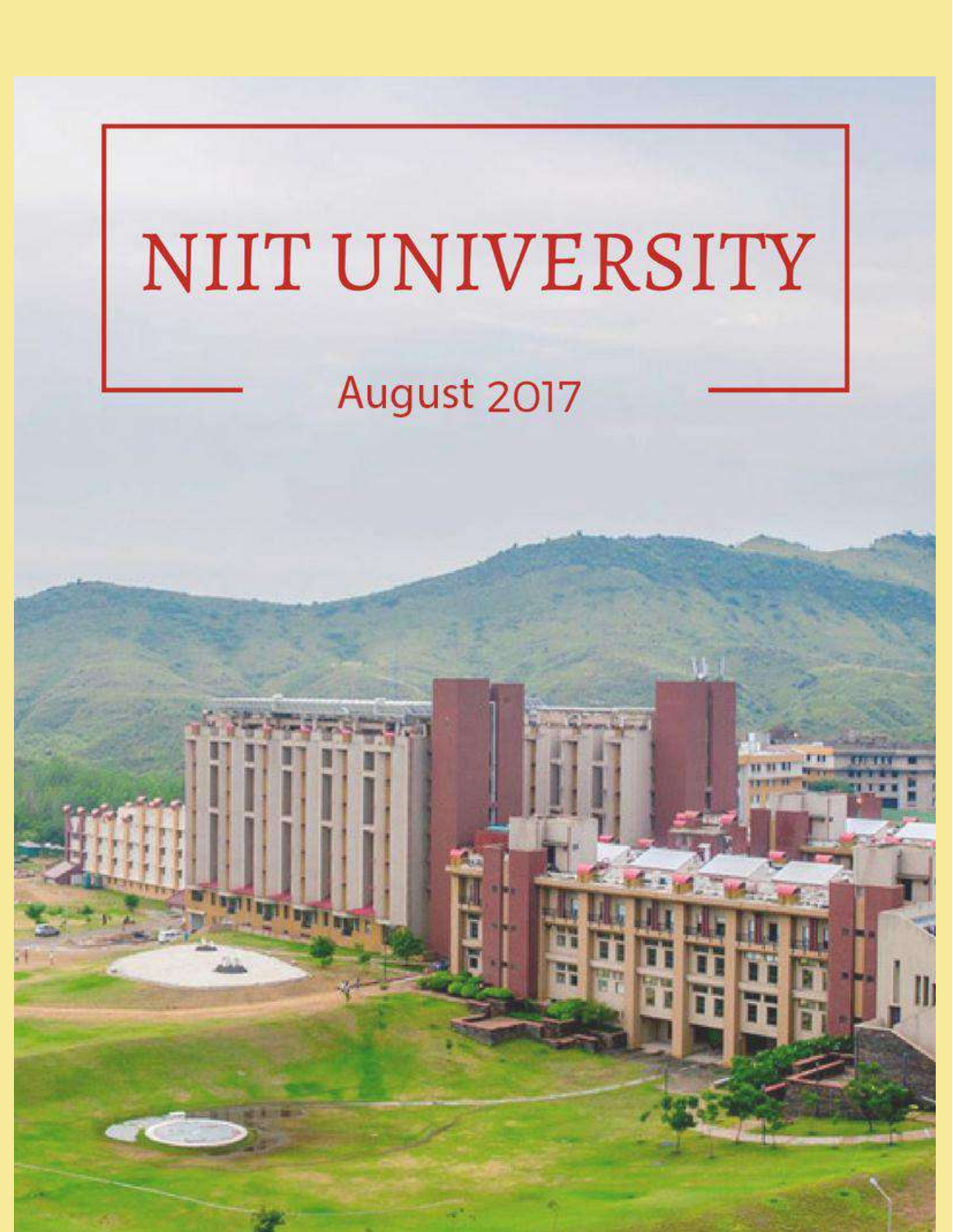## **CONTENTS**

अनादि अनन्त

# **From the Editor's Desk**

## **Campus News**

- *"Who are we?"* by Mr. R S Pawar on 15th July 2017
- **"Curious Minds Questions!" by Sudhir Kaicker 19th July '17**
- **"Listening" by Air Cmde Kamal Singh, 25th July, 2017**
- **NIIT University Features in Careers360 Magazine**

## **TALF**

- "Different Perspectives" by Mr. Harpal Singh, 29th July, 2017
- **"Tell Me Your Story" by Ms. Syeda Imam, 1st August 2017**
- Best TALF Cluster Competition, 4th August 2017
- **"India in Asia" by Ms. Pallavi Aiyer, 11th August 2017**

## **Nature Talk**

**PANGOLIN or SCALY ANTEATER** 

## **Faculty News**

**QIP at IIT Roorkee**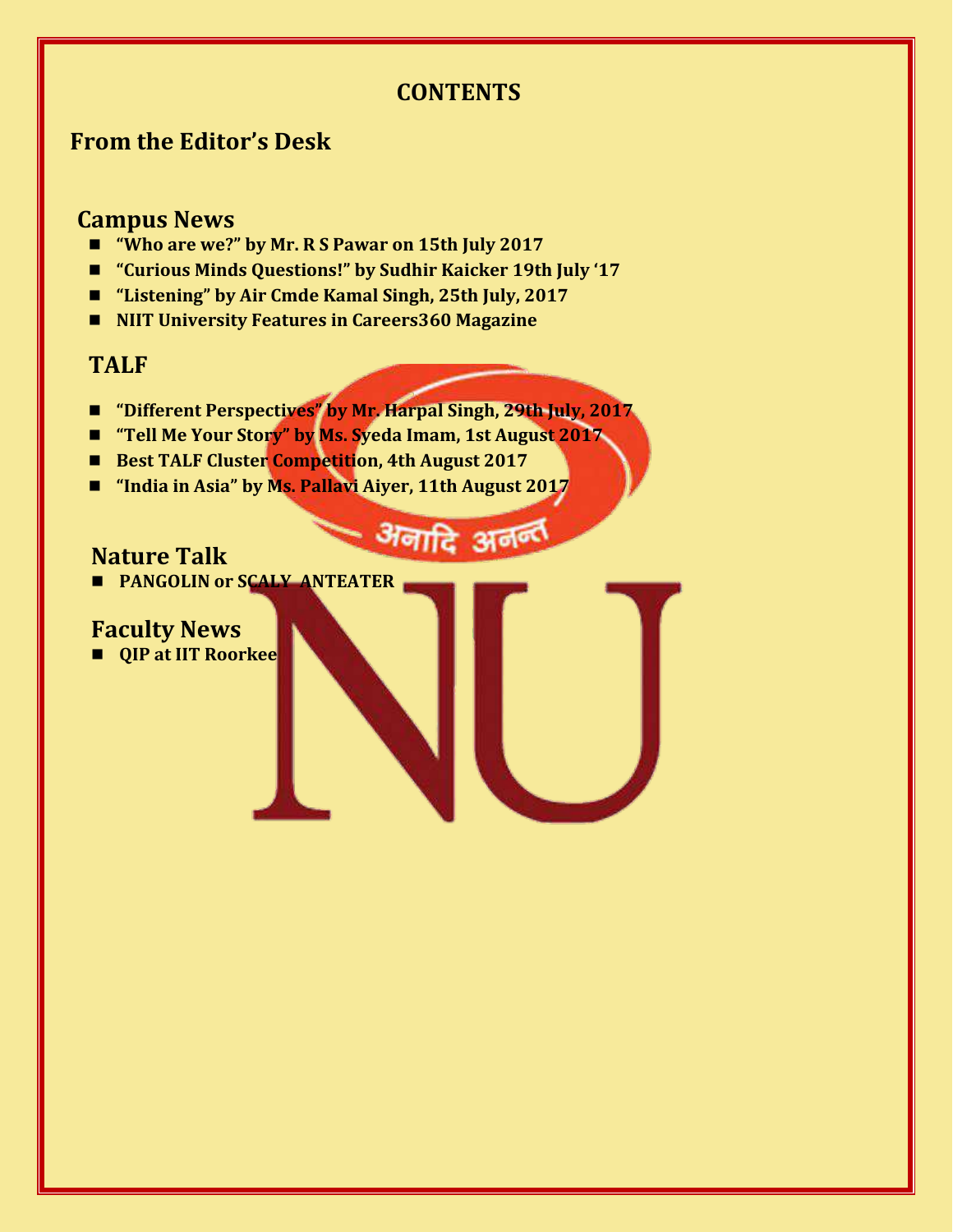# **From the Editor's Desk**

#### **Dear Readers,**

Welcome to another edition of NU Newsletter. The new comers have adapted themselves to the new environment are now carrying out their daily tasks. The place is lively again with chatter and cheer of the students.

Though we had much activity happening in the university, we could only bring a part of it to you all. This edition compiles the talks held under the TALF umbrella. The new comers as they came, were exposed to some of the best speakers and they had a profound experience. The expressions section is missing this time. However, the other regular sections are all there.

Hope you all will enjoy reading this.

On behalf of the team Newsletter, I wish you all, Happy Reading!

**Warm regards,**

**Anshima P Srivastav Editor In-Charge, NU Newsletter [Anshima.Srivastava@niituniversity.in](mailto:Anshima.Srivastava@niituniversity.in)**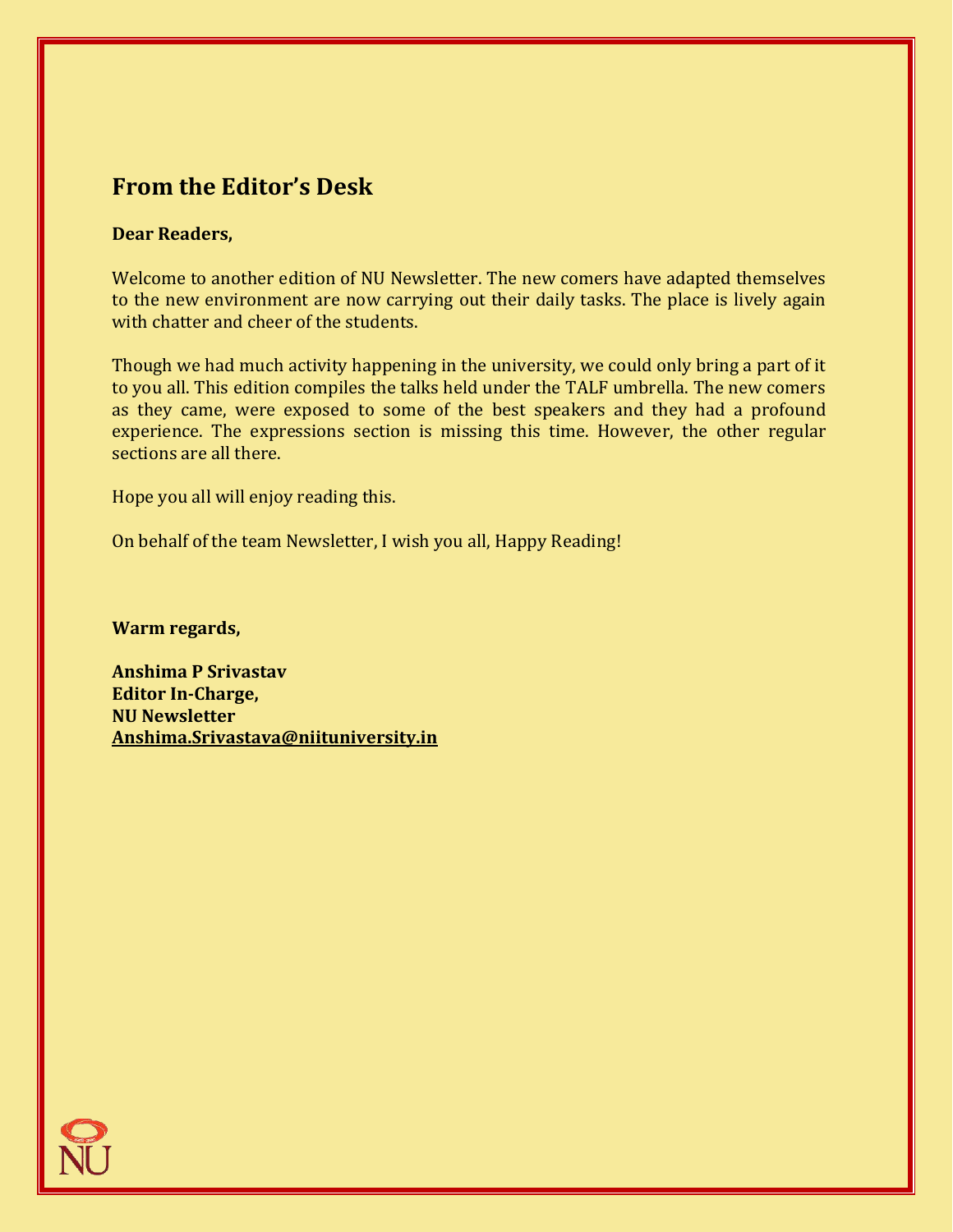# **CAMPUS NEWS**



## **"Who are we?" by Mr. R S Pawar on 15th July 2017**

Mr. Pawar discussed the evolving notion of Indian identity across the world. The importance of identity was discussed. The fundamental elements of discovering identity was unfolded by Mr. Pawar. The talk also dealt with the mental state of Indians in the aftermath of colonialism.

## **"Curious Minds Questions!" by Sudhir Kaicker 19th July '17**

Prof. Kaicker engaged students in a discussion where Mathematics became the core. He developed a platform for students to explore several mathematical problems and theory. The aim of the lecture was evoking and it engaged students in the process of questioning and how questions are formed.

## **"Listening" by Air Cmde Kamal Singh, 25th July, 2017**

Air Cmde Kamal Singh engaged with the students by showing a TED talk where an expert had shared his views on the importance of listening. The session focused on understanding why is listening an essential factor.

### **NIIT University Features in Careers360 Magazine**

**Careers360 magazine,** a higher education & career counselling magazine, has featured NIIT University, in the 100<sup>th</sup> special issue of the magazine.

The story talks about the Industry linked courses at NU, along with the Academic Structure and Programmes. It mentions, "*The University offers Industry-linked courses like MBA Program in Business Analytics in collaboration with WNS, MTech (GIS) in collaboration with esri Inc, California, PGDBA in collaboration with United Bank of India and Bank of Maharashtra, and MTech (Educational Technology)* 

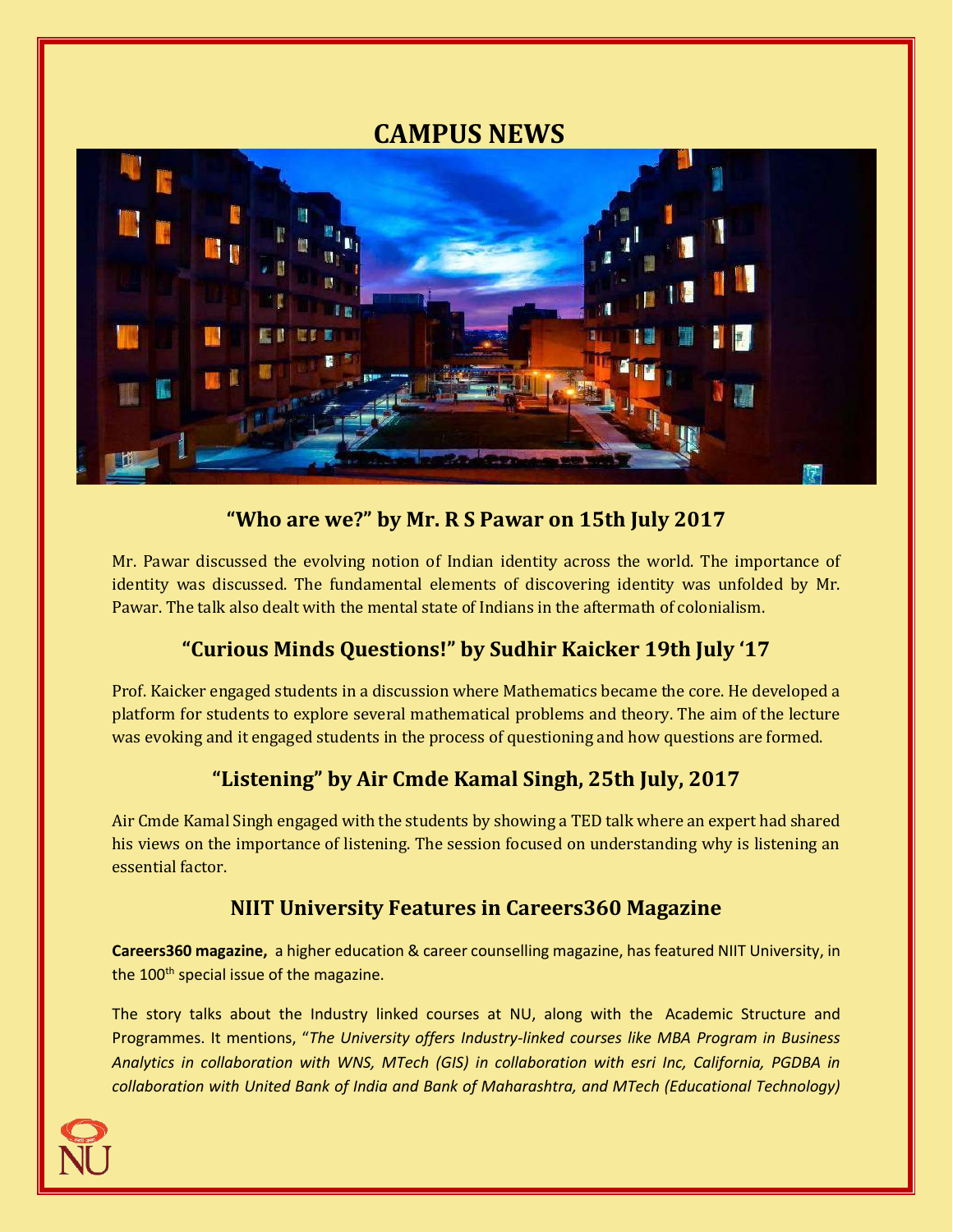*in collaboration with leading companies and schools in the country. The University is also building research capabilities in areas such as Biotechnology, Mobile Healthcare, Cognitive Radio, Technology-driven pedagogies, and Next-generation Networks".*



## **TALF**

### **"Different Perspectives" by Mr. Harpal Singh, 29th July, 2017**

The session begun with discussions on a few of the existing social norms. The basic attempt was to make everyone realize that they have a perspective and their perspective is coming from the various stories and opinions shared to them. The notion of having a single perception was challenged. He also stressed on essentiality of different perspectives as they will lead one to create complete understanding of a topic. At the end, he gave a powerful statement "It is important to respect difference rather than tolerate".

### **"Tell Me Your Story" by Ms. Syeda Imam, 1st August 2017**

Ms. Imam begun the talk by telling her childhood story and asked students to share a story from their past that left a deep impact on their minds which has contributed towards shaping their personality. Several students shared their emotional stories. Ms. Imam showed several videos around various perspectives and stereotypes that one carries with them. She discussed as to how these stereotypes makes our perspective narrow and restrict us from understanding different perspectives around us. Towards the end of her talk she played the popular song "We are the world".

#### **Best TALF Cluster Competition, 4th August 2017**

Ms. Imam begun the talk by telling her childhood story and asked students to share a story from their past that left a deep impact on their minds which has contributed towards shaping their personality. Several students shared their emotional stories. Ms. Imam showed several videos around various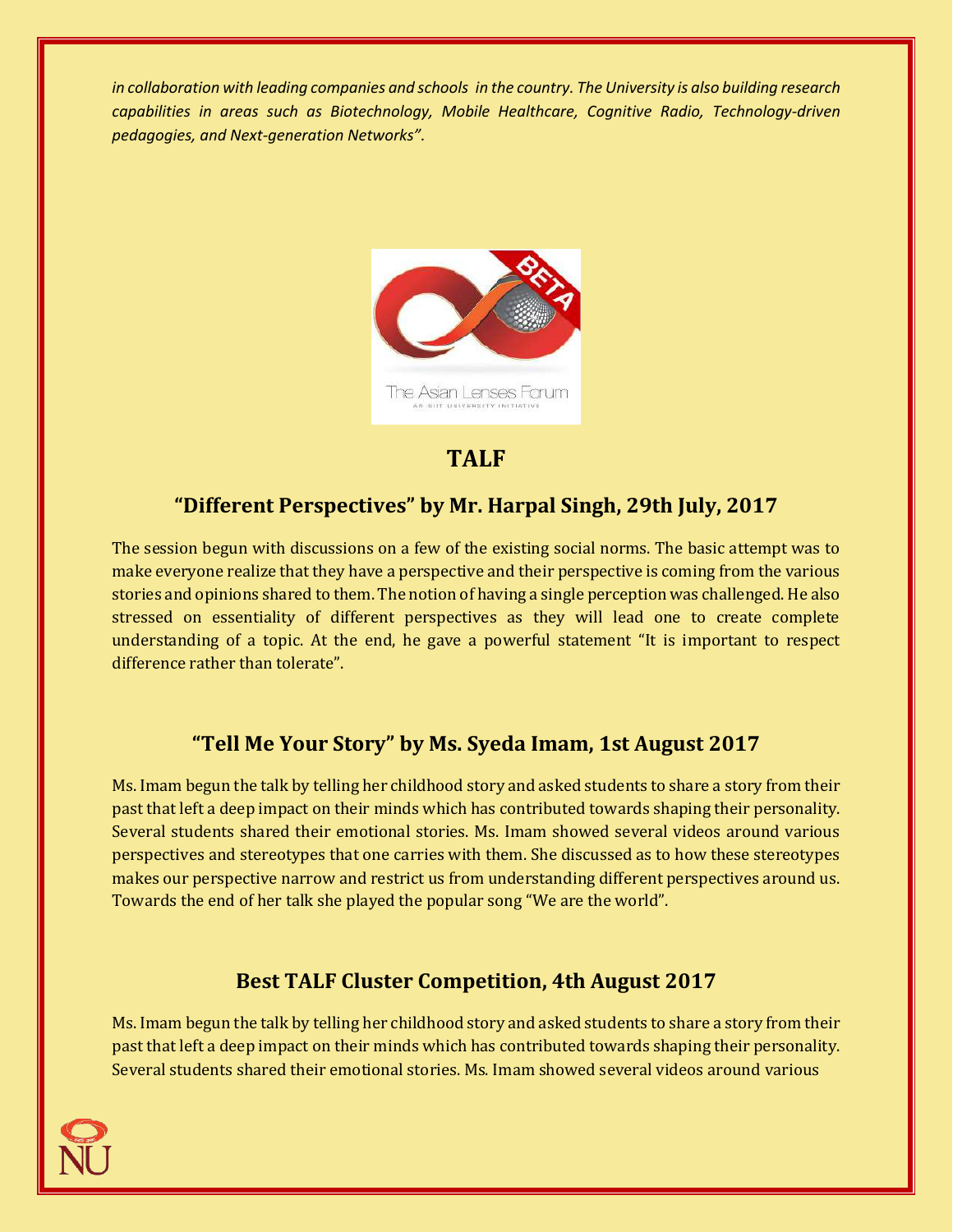perspectives and stereotypes that one carries with them. She discussed as to how these stereotypes makes our perspective narrow and restrict us from understanding different perspectives around us. Towards the end of her talk she played the popular song "We are the world".

### **"India in Asia" by Ms. Pallavi Aiyer, 11th August 2017**

Ms. Aiyer discussed the perception of India in Asian countries and vice-versa. Ms. Aiyer discussed the differences and similarities in culture, traditions, and customs of the countries. She also spoke about the cultural relevance of India participating in the mainstream culture of Asian country.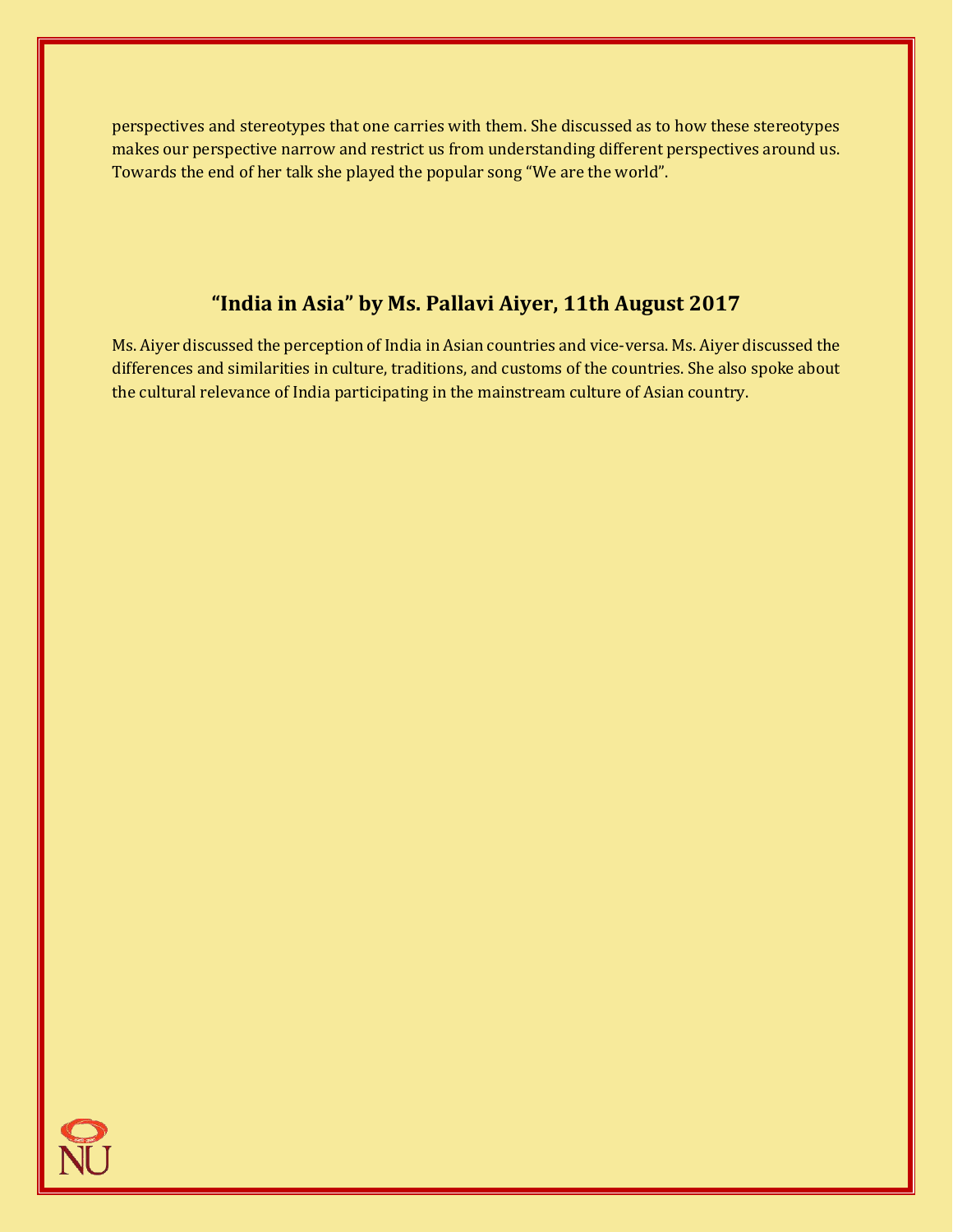

A pangolin (also referred to as a scaly anteater or trenggiling) is a mammal of the order Pholidota. The one extant family, Manidae, has one genus, Manis, which comprises eight species. A number of extinct species are also known. A pangolin has large keratin scales covering its skin, and is the only known mammal with this adaptation. It is found naturally in tropical regions throughout Africa and Asia. The name pangolin comes from the Malay word pengguling, meaning "something that rolls up".

 The physical appearance of a pangolin is marked by large, hardened, overlapping plate-like scales. The scales, which are soft on newborn pangolin's but harden as the animal matures, are made of keratin, the same material of which human fingernails and tetrapod claws are made. The pangolin's scaled body is comparable to a pine cone or globe artichoke.

It can curl up into a ball when threatened, with its overlapping scales acting as armour and its face tucked under its tail. The scales are sharp, providing extra defense. The front claws are so long they are unsuited for walking, so the animal walks with its fore paws curled over to protect them.Pangolins can also emit a noxious-smelling acid from glands near the anus, similar to the spray of a skunk. Pangolins are hunted and eaten in many parts of Africa and are one of the more popular types of bush meat. They are also in great demand in China and Vietnam because their meat is considered a delicacy and some believe pangolin scales have medicinal qualities. This, coupled with deforestation, has led to a large decrease in the numbers of giant pangolins. In November 2010, pangolins were added to the Zoological Society of London's list of genetically distinct and endangered mammals.

All eight species of pangolin are classified by the IUCN as threatened to extinction, while two are classified as critically endangered.Though pangolin are protected by an international ban on their trade, populations have suffered from illegal trafficking due to unfounded beliefs in Asia that their ground-up scales can stimulate lactation or cure cancer or asthma.

**Divya Sara Kurian B. Tech (2013-2017)**

**Status in the Wild:** Near Threatened **Sources:** wikipedia.org; teachindiaproject.org